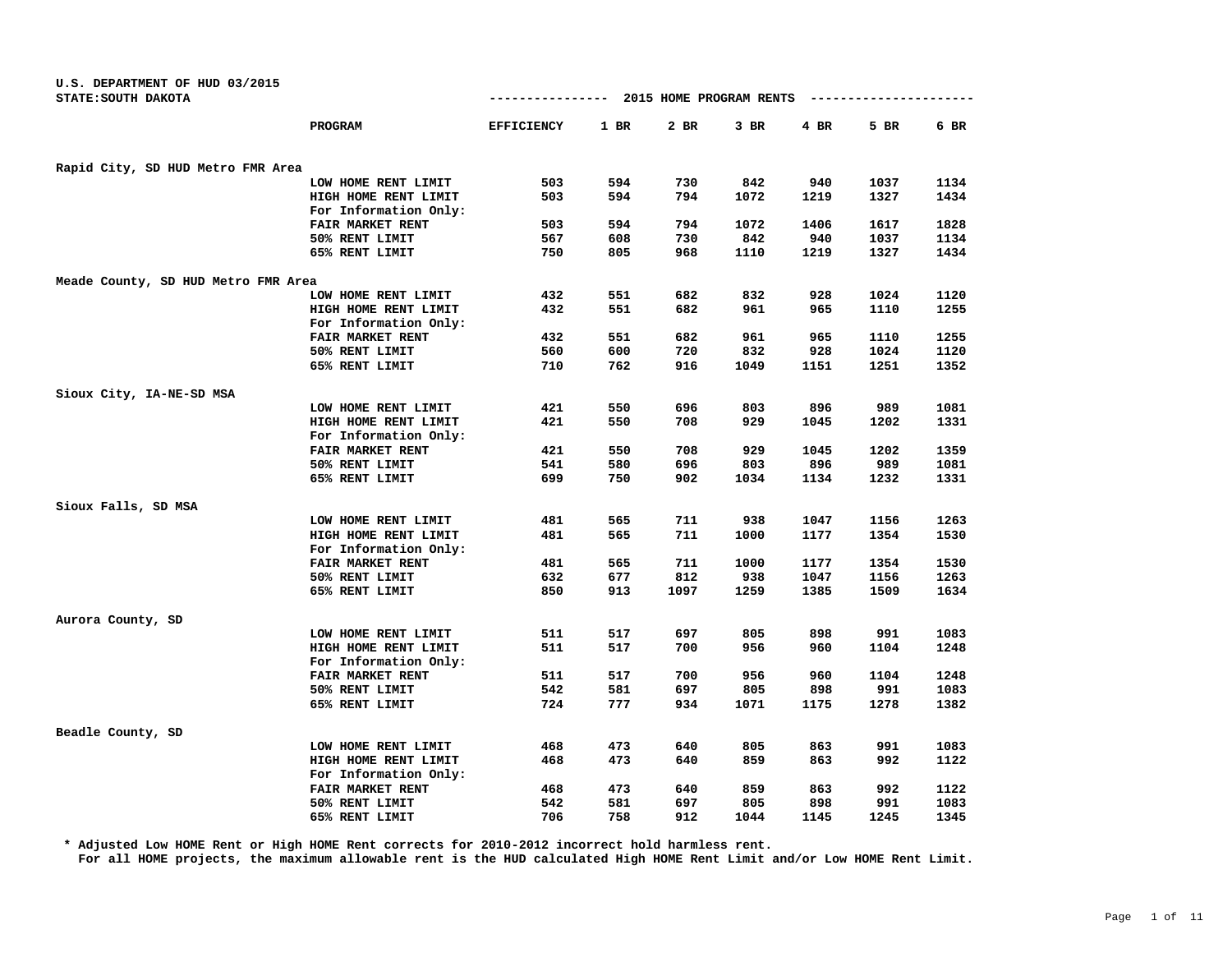| U.S. DEPARTMENT OF HUD 03/2015 |                         | ------------- 2015 HOME PROGRAM RENTS |        |        |        |        |      |      |
|--------------------------------|-------------------------|---------------------------------------|--------|--------|--------|--------|------|------|
| STATE: SOUTH DAKOTA            |                         |                                       |        |        |        |        |      |      |
|                                | PROGRAM                 | <b>EFFICIENCY</b>                     | $1$ BR | $2$ BR | $3$ BR | $4$ BR | 5 BR | 6 BR |
| Bennett County, SD             |                         |                                       |        |        |        |        |      |      |
|                                | LOW HOME RENT LIMIT     | 468                                   | 540    | 640    | 805    | 898    | 991  | 1083 |
|                                | HIGH HOME RENT LIMIT    | 468                                   | 540    | 640    | 943    | 1047   | 1204 | 1315 |
|                                | For Information Only:   |                                       |        |        |        |        |      |      |
|                                | FAIR MARKET RENT        | 468                                   | 540    | 640    | 943    | 1047   | 1204 | 1361 |
|                                | 50% RENT LIMIT          | 542                                   | 581    | 697    | 805    | 898    | 991  | 1083 |
|                                | 65% RENT LIMIT          | 691                                   | 742    | 892    | 1022   | 1120   | 1217 | 1315 |
| Bon Homme County, SD           |                         |                                       |        |        |        |        |      |      |
|                                | LOW HOME RENT LIMIT     | 468                                   | 516    | 640    | 805    | 898    | 991  | 1083 |
|                                | HIGH HOME RENT LIMIT    | 468                                   | 516    | 640    | 898    | 979    | 1126 | 1273 |
|                                | For Information Only:   |                                       |        |        |        |        |      |      |
|                                | <b>FAIR MARKET RENT</b> | 468                                   | 516    | 640    | 898    | 979    | 1126 | 1273 |
|                                | 50% RENT LIMIT          | 542                                   | 581    | 697    | 805    | 898    | 991  | 1083 |
|                                | 65% RENT LIMIT          | 691                                   | 742    | 892    | 1022   | 1120   | 1217 | 1315 |
| Brookings County, SD           |                         |                                       |        |        |        |        |      |      |
|                                | LOW HOME RENT LIMIT     | 450                                   | 523    | 708    | 875    | 976    | 1077 | 1177 |
|                                | HIGH HOME RENT LIMIT    | 450                                   | 523    | 708    | 1043   | 1254   | 1386 | 1499 |
|                                | For Information Only:   |                                       |        |        |        |        |      |      |
|                                | FAIR MARKET RENT        | 450                                   | 523    | 708    | 1043   | 1254   | 1442 | 1630 |
|                                | 50% RENT LIMIT          | 590                                   | 631    | 757    | 875    | 976    | 1077 | 1177 |
|                                | 65% RENT LIMIT          | 783                                   | 840    | 1011   | 1159   | 1273   | 1386 | 1499 |
| Brown County, SD               |                         |                                       |        |        |        |        |      |      |
|                                | LOW HOME RENT LIMIT     | 438                                   | 497    | 672    | 855    | 971    | 1071 | 1170 |
|                                | HIGH HOME RENT LIMIT    | 438                                   | 497    | 672    | 855    | 1190   | 1336 | 1445 |
|                                | For Information Only:   |                                       |        |        |        |        |      |      |
|                                | FAIR MARKET RENT        | 438                                   | 497    | 672    | 855    | 1190   | 1369 | 1547 |
|                                | 50% RENT LIMIT          | 586                                   | 628    | 753    | 870    | 971    | 1071 | 1170 |
|                                | 65% RENT LIMIT          | 756                                   | 811    | 976    | 1118   | 1228   | 1336 | 1445 |
| Brule County, SD               |                         |                                       |        |        |        |        |      |      |
|                                | LOW HOME RENT LIMIT     | 468                                   | 540    | 640    | 808    | 886    | 996  | 1088 |
|                                | HIGH HOME RENT LIMIT    | 468                                   | 540    | 640    | 883    | 886    | 1019 | 1152 |
|                                | For Information Only:   |                                       |        |        |        |        |      |      |
|                                | FAIR MARKET RENT        | 468                                   | 540    | 640    | 883    | 886    | 1019 | 1152 |
|                                | 50% RENT LIMIT          | 545                                   | 583    | 700    | 808    | 902    | 996  | 1088 |
|                                | 65% RENT LIMIT          | 730                                   | 784    | 943    | 1080   | 1186   | 1290 | 1394 |
| Buffalo County, SD             |                         |                                       |        |        |        |        |      |      |
|                                | LOW HOME RENT LIMIT     | 542                                   | 570    | 697    | 805    | 898    | 991  | 1083 |
|                                | HIGH HOME RENT LIMIT    | 563                                   | 570    | 771    | 960    | 1030   | 1185 | 1315 |
|                                | For Information Only:   |                                       |        |        |        |        |      |      |
|                                | FAIR MARKET RENT        | 563                                   | 570    | 771    | 960    | 1030   | 1185 | 1339 |
|                                | 50% RENT LIMIT          | 542                                   | 581    | 697    | 805    | 898    | 991  | 1083 |
|                                | 65% RENT LIMIT          | 691                                   | 742    | 892    | 1022   | 1120   | 1217 | 1315 |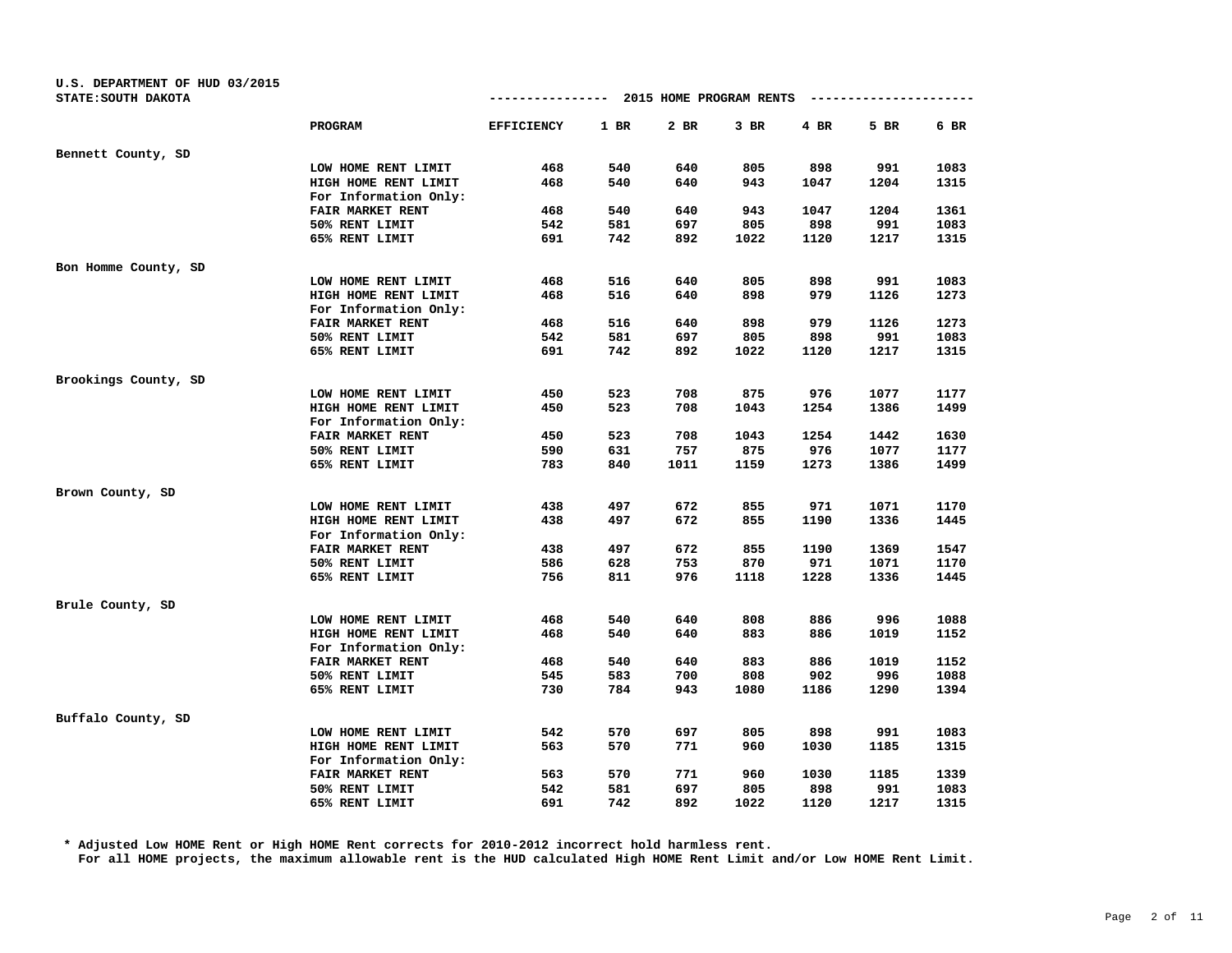| U.S. DEPARTMENT OF HUD 03/2015<br>STATE: SOUTH DAKOTA |                                               | -------------     |        | 2015 HOME PROGRAM RENTS |        |      |      |      |
|-------------------------------------------------------|-----------------------------------------------|-------------------|--------|-------------------------|--------|------|------|------|
|                                                       | <b>PROGRAM</b>                                | <b>EFFICIENCY</b> | $1$ BR | 2 BR                    | $3$ BR | 4 BR | 5 BR | 6 BR |
| Butte County, SD                                      |                                               |                   |        |                         |        |      |      |      |
|                                                       | LOW HOME RENT LIMIT                           | 468               | 523    | 640                     | 805    | 898  | 991  | 1083 |
|                                                       | HIGH HOME RENT LIMIT                          | 468               | 523    | 640                     | 943    | 946  | 1088 | 1230 |
|                                                       | For Information Only:                         |                   |        |                         |        |      |      |      |
|                                                       | FAIR MARKET RENT                              | 468               | 523    | 640                     | 943    | 946  | 1088 | 1230 |
|                                                       | 50% RENT LIMIT                                | 542               | 581    | 697                     | 805    | 898  | 991  | 1083 |
|                                                       | 65% RENT LIMIT                                | 691               | 742    | 892                     | 1022   | 1120 | 1217 | 1315 |
| Campbell County, SD                                   |                                               |                   |        |                         |        |      |      |      |
|                                                       | LOW HOME RENT LIMIT                           | 468               | 500    | 640                     | 805    | 886  | 991  | 1083 |
|                                                       | HIGH HOME RENT LIMIT                          | 468               | 500    | 640                     | 883    | 886  | 1019 | 1152 |
|                                                       | For Information Only:                         |                   |        |                         |        |      |      |      |
|                                                       | FAIR MARKET RENT                              | 468               | 500    | 640                     | 883    | 886  | 1019 | 1152 |
|                                                       | 50% RENT LIMIT                                | 542               | 581    | 697                     | 805    | 898  | 991  | 1083 |
|                                                       | 65% RENT LIMIT                                | 691               | 742    | 892                     | 1022   | 1120 | 1217 | 1315 |
| Charles Mix County, SD                                |                                               |                   |        |                         |        |      |      |      |
|                                                       | LOW HOME RENT LIMIT                           | 468               | 540    | 640                     | 805    | 855  | 983  | 1083 |
|                                                       | HIGH HOME RENT LIMIT                          | 468               | 540    | 640                     | 830    | 855  | 983  | 1112 |
|                                                       | For Information Only:                         |                   |        |                         |        |      |      |      |
|                                                       | FAIR MARKET RENT                              | 468               | 540    | 640                     | 830    | 855  | 983  | 1112 |
|                                                       | 50% RENT LIMIT                                | 542               | 581    | 697                     | 805    | 898  | 991  | 1083 |
|                                                       | 65% RENT LIMIT                                | 691               | 742    | 892                     | 1022   | 1120 | 1217 | 1315 |
| Clark County, SD                                      |                                               |                   |        |                         |        |      |      |      |
|                                                       | LOW HOME RENT LIMIT                           | 468               | 473    | 640                     | 797    | 855  | 983  | 1112 |
|                                                       | HIGH HOME RENT LIMIT<br>For Information Only: | 468               | 473    | 640                     | 797    | 855  | 983  | 1112 |
|                                                       | FAIR MARKET RENT                              | 468               | 473    | 640                     | 797    | 855  | 983  | 1112 |
|                                                       | 50% RENT LIMIT                                | 560               | 600    | 720                     | 831    | 927  | 1023 | 1118 |
|                                                       | 65% RENT LIMIT                                | 708               | 759    | 913                     | 1047   | 1148 | 1248 | 1348 |
| Clay County, SD                                       |                                               |                   |        |                         |        |      |      |      |
|                                                       | LOW HOME RENT LIMIT                           | 522               | 556    | 715                     | 903    | 1008 | 1112 | 1216 |
|                                                       | HIGH HOME RENT LIMIT                          | 522               | 556    | 715                     | 1054   | 1253 | 1363 | 1474 |
|                                                       | For Information Only:                         |                   |        |                         |        |      |      |      |
|                                                       | FAIR MARKET RENT                              | 522               | 556    | 715                     | 1054   | 1266 | 1456 | 1646 |
|                                                       | 50% RENT LIMIT                                | 608               | 651    | 782                     | 903    | 1008 | 1112 | 1216 |
|                                                       | 65% RENT LIMIT                                | 771               | 828    | 994                     | 1140   | 1253 | 1363 | 1474 |
| Codington County, SD                                  |                                               |                   |        |                         |        |      |      |      |
|                                                       | LOW HOME RENT LIMIT                           | 439               | 532    | 691                     | 851    | 923  | 1048 | 1146 |
|                                                       | HIGH HOME RENT LIMIT                          | 439               | 532    | 691                     | 891    | 923  | 1061 | 1200 |
|                                                       | For Information Only:                         |                   |        |                         |        |      |      |      |
|                                                       | FAIR MARKET RENT                              | 439               | 532    | 691                     | 891    | 923  | 1061 | 1200 |
|                                                       | 50% RENT LIMIT                                | 573               | 614    | 737                     | 851    | 950  | 1048 | 1146 |
|                                                       | 65% RENT LIMIT                                | 754               | 809    | 973                     | 1115   | 1225 | 1333 | 1441 |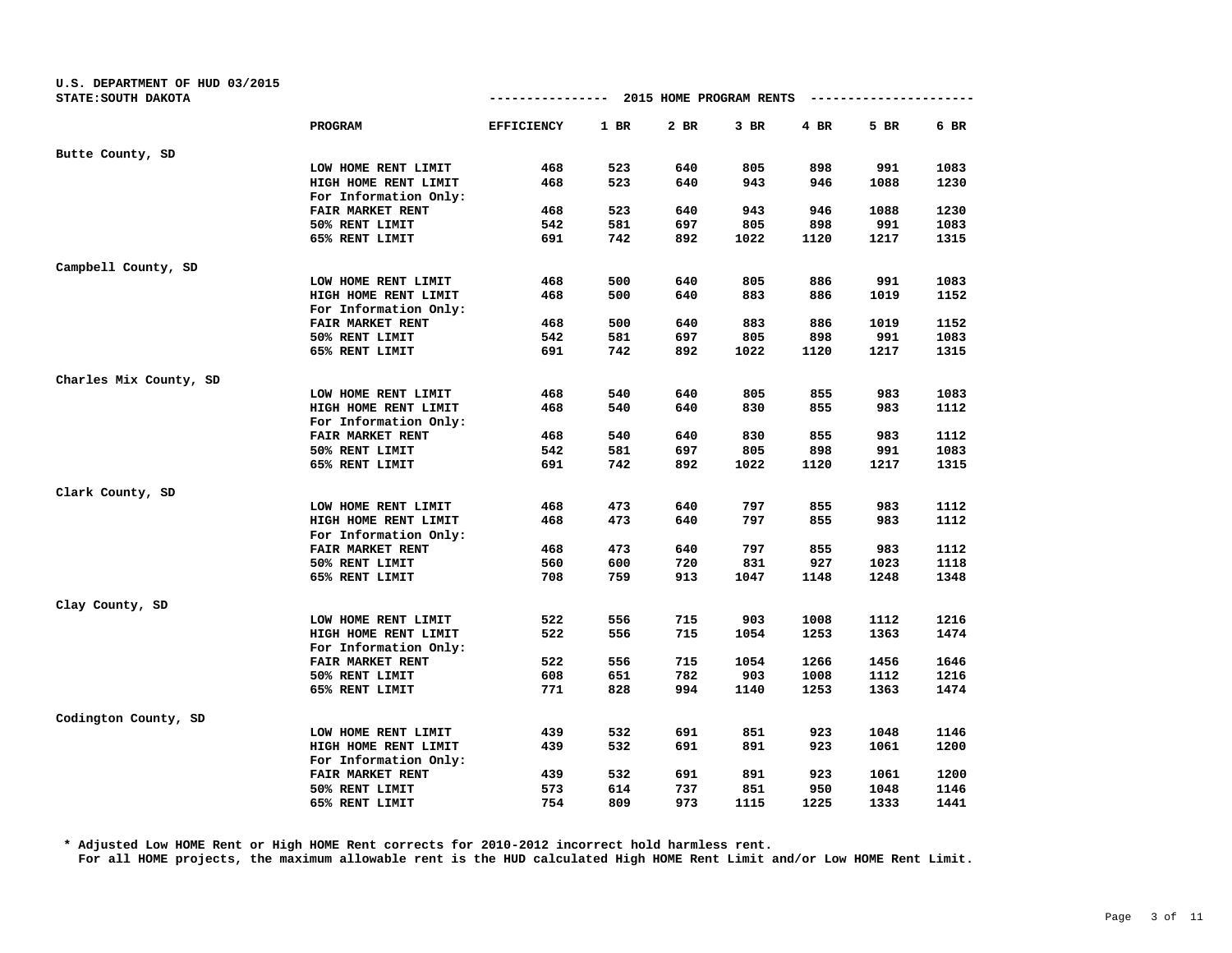| U.S. DEPARTMENT OF HUD 03/2015<br>STATE: SOUTH DAKOTA |                                               |                   |        | ------------- 2015 HOME PROGRAM RENTS |        |      |      |      |
|-------------------------------------------------------|-----------------------------------------------|-------------------|--------|---------------------------------------|--------|------|------|------|
|                                                       | <b>PROGRAM</b>                                | <b>EFFICIENCY</b> | $1$ BR | 2 BR                                  | $3$ BR | 4 BR | 5 BR | 6 BR |
| Corson County, SD                                     |                                               |                   |        |                                       |        |      |      |      |
|                                                       | LOW HOME RENT LIMIT                           | 468               | 474    | 640                                   | 805    | 898  | 991  | 1083 |
|                                                       | HIGH HOME RENT LIMIT                          | 468               | 474    | 640                                   | 911    | 914  | 1051 | 1188 |
|                                                       | For Information Only:                         |                   |        |                                       |        |      |      |      |
|                                                       | FAIR MARKET RENT                              | 468               | 474    | 640                                   | 911    | 914  | 1051 | 1188 |
|                                                       | 50% RENT LIMIT                                | 542               | 581    | 697                                   | 805    | 898  | 991  | 1083 |
|                                                       | 65% RENT LIMIT                                | 691               | 742    | 892                                   | 1022   | 1120 | 1217 | 1315 |
| Custer County, SD                                     |                                               |                   |        |                                       |        |      |      |      |
|                                                       | LOW HOME RENT LIMIT                           | 541               | 547    | 715                                   | 825    | 921  | 1016 | 1111 |
|                                                       | HIGH HOME RENT LIMIT                          | 541               | 547    | 740                                   | 922    | 1161 | 1262 | 1364 |
|                                                       | For Information Only:                         |                   |        |                                       |        |      |      |      |
|                                                       | FAIR MARKET RENT                              | 541               | 547    | 740                                   | 922    | 1226 | 1410 | 1594 |
|                                                       | 50% RENT LIMIT                                | 556               | 595    | 715                                   | 825    | 921  | 1016 | 1111 |
|                                                       | 65% RENT LIMIT                                | 715               | 768    | 923                                   | 1059   | 1161 | 1262 | 1364 |
| Davison County, SD                                    |                                               |                   |        |                                       |        |      |      |      |
|                                                       | LOW HOME RENT LIMIT                           | 466               | 500    | 677                                   | 851    | 905  | 1041 | 1146 |
|                                                       | HIGH HOME RENT LIMIT                          | 466               | 500    | 677                                   | 891    | 905  | 1041 | 1177 |
|                                                       | For Information Only:                         |                   |        |                                       |        |      |      |      |
|                                                       | FAIR MARKET RENT                              | 466               | 500    | 677                                   | 891    | 905  | 1041 | 1177 |
|                                                       | 50% RENT LIMIT                                | 573               | 614    | 737                                   | 851    | 950  | 1048 | 1146 |
|                                                       | 65% RENT LIMIT                                | 726               | 779    | 937                                   | 1074   | 1179 | 1282 | 1385 |
| Day County, SD                                        |                                               |                   |        |                                       |        |      |      |      |
|                                                       | LOW HOME RENT LIMIT                           | 468               | 473    | 640                                   | 805    | 898  | 991  | 1083 |
|                                                       | HIGH HOME RENT LIMIT<br>For Information Only: | 468               | 473    | 640                                   | 943    | 946  | 1088 | 1230 |
|                                                       | FAIR MARKET RENT                              | 468               | 473    | 640                                   | 943    | 946  | 1088 | 1230 |
|                                                       | 50% RENT LIMIT                                | 542               | 581    | 697                                   | 805    | 898  | 991  | 1083 |
|                                                       | 65% RENT LIMIT                                | 691               | 742    | 892                                   | 1022   | 1120 | 1217 | 1315 |
| Deuel County, SD                                      |                                               |                   |        |                                       |        |      |      |      |
|                                                       | LOW HOME RENT LIMIT                           | 468               | 540    | 640                                   | 835    | 929  | 1028 | 1123 |
|                                                       | HIGH HOME RENT LIMIT                          | 468               | 540    | 640                                   | 925    | 929  | 1068 | 1208 |
|                                                       | For Information Only:                         |                   |        |                                       |        |      |      |      |
|                                                       | FAIR MARKET RENT                              | 468               | 540    | 640                                   | 925    | 929  | 1068 | 1208 |
|                                                       | 50% RENT LIMIT                                | 562               | 602    | 722                                   | 835    | 931  | 1028 | 1123 |
|                                                       | 65% RENT LIMIT                                | 713               | 764    | 919                                   | 1053   | 1155 | 1256 | 1357 |
| Dewey County, SD                                      |                                               |                   |        |                                       |        |      |      |      |
|                                                       | LOW HOME RENT LIMIT                           | 468               | 473    | 640                                   | 805    | 898  | 991  | 1083 |
|                                                       | HIGH HOME RENT LIMIT                          | 468               | 473    | 640                                   | 890    | 902  | 1037 | 1173 |
|                                                       | For Information Only:                         |                   |        |                                       |        |      |      |      |
|                                                       | FAIR MARKET RENT                              | 468               | 473    | 640                                   | 890    | 902  | 1037 | 1173 |
|                                                       | 50% RENT LIMIT                                | 542               | 581    | 697                                   | 805    | 898  | 991  | 1083 |
|                                                       | 65% RENT LIMIT                                | 691               | 742    | 892                                   | 1022   | 1120 | 1217 | 1315 |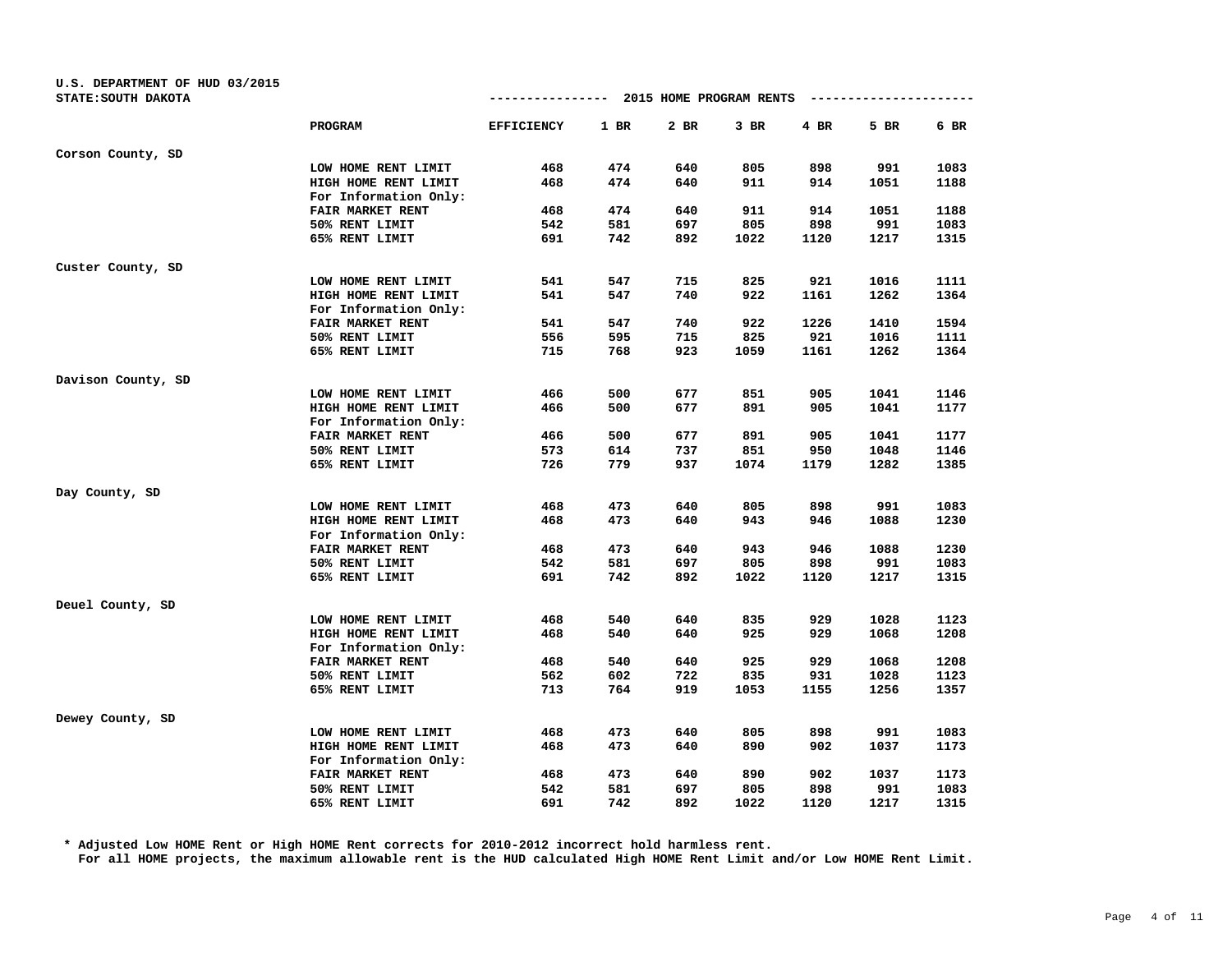| U.S. DEPARTMENT OF HUD 03/2015<br>STATE: SOUTH DAKOTA |                                               | ------------- 2015 HOME PROGRAM RENTS |        |        |        |      |      |      |
|-------------------------------------------------------|-----------------------------------------------|---------------------------------------|--------|--------|--------|------|------|------|
|                                                       | <b>PROGRAM</b>                                | <b>EFFICIENCY</b>                     | $1$ BR | $2$ BR | $3$ BR | 4 BR | 5 BR | 6 BR |
| Douglas County, SD                                    |                                               |                                       |        |        |        |      |      |      |
|                                                       | LOW HOME RENT LIMIT                           | 542                                   | 581    | 697    | 805    | 898  | 991  | 1083 |
|                                                       | HIGH HOME RENT LIMIT                          | 609                                   | 616    | 834    | 1022   | 1115 | 1217 | 1315 |
|                                                       | For Information Only:                         |                                       |        |        |        |      |      |      |
|                                                       | FAIR MARKET RENT                              | 609                                   | 616    | 834    | 1039   | 1115 | 1282 | 1450 |
|                                                       | 50% RENT LIMIT                                | 542                                   | 581    | 697    | 805    | 898  | 991  | 1083 |
|                                                       | 65% RENT LIMIT                                | 691                                   | 742    | 892    | 1022   | 1120 | 1217 | 1315 |
| Edmunds County, SD                                    |                                               |                                       |        |        |        |      |      |      |
|                                                       | LOW HOME RENT LIMIT                           | 481                                   | 487    | 659    | 849    | 947  | 1045 | 1142 |
|                                                       | HIGH HOME RENT LIMIT                          | 481                                   | 487    | 659    | 971    | 974  | 1120 | 1266 |
|                                                       | For Information Only:                         |                                       |        |        |        |      |      |      |
|                                                       | FAIR MARKET RENT                              | 481                                   | 487    | 659    | 971    | 974  | 1120 | 1266 |
|                                                       | 50% RENT LIMIT                                | 572                                   | 613    | 735    | 849    | 947  | 1045 | 1142 |
|                                                       | 65% RENT LIMIT                                | 724                                   | 777    | 934    | 1070   | 1174 | 1277 | 1380 |
| Fall River County, SD                                 |                                               |                                       |        |        |        |      |      |      |
|                                                       | LOW HOME RENT LIMIT                           | 542                                   | 554    | 697    | 805    | 898  | 991  | 1083 |
|                                                       | HIGH HOME RENT LIMIT                          | 548                                   | 554    | 750    | 1022   | 1032 | 1187 | 1315 |
|                                                       | For Information Only:                         |                                       |        |        |        |      |      |      |
|                                                       | FAIR MARKET RENT                              | 548                                   | 554    | 750    | 1029   | 1032 | 1187 | 1342 |
|                                                       | 50% RENT LIMIT                                | 542                                   | 581    | 697    | 805    | 898  | 991  | 1083 |
|                                                       | 65% RENT LIMIT                                | 691                                   | 742    | 892    | 1022   | 1120 | 1217 | 1315 |
| Faulk County, SD                                      |                                               |                                       |        |        |        |      |      |      |
|                                                       | LOW HOME RENT LIMIT                           | 468                                   | 540    | 640    | 805    | 886  | 991  | 1083 |
|                                                       | HIGH HOME RENT LIMIT<br>For Information Only: | 468                                   | 540    | 640    | 883    | 886  | 1019 | 1152 |
|                                                       | FAIR MARKET RENT                              | 468                                   | 540    | 640    | 883    | 886  | 1019 | 1152 |
|                                                       | 50% RENT LIMIT                                | 542                                   | 581    | 697    | 805    | 898  | 991  | 1083 |
|                                                       | 65% RENT LIMIT                                | 691                                   | 742    | 892    | 1022   | 1120 | 1217 | 1315 |
| Grant County, SD                                      |                                               |                                       |        |        |        |      |      |      |
|                                                       | LOW HOME RENT LIMIT                           | 468                                   | 503    | 640    | 805    | 898  | 991  | 1083 |
|                                                       | HIGH HOME RENT LIMIT                          | 468                                   | 503    | 640    | 886    | 1099 | 1255 | 1355 |
|                                                       | For Information Only:                         |                                       |        |        |        |      |      |      |
|                                                       | FAIR MARKET RENT                              | 468                                   | 503    | 640    | 886    | 1099 | 1264 | 1429 |
|                                                       | 50% RENT LIMIT                                | 542                                   | 581    | 697    | 805    | 898  | 991  | 1083 |
|                                                       | 65% RENT LIMIT                                | 711                                   | 763    | 918    | 1052   | 1154 | 1255 | 1355 |
| Gregory County, SD                                    |                                               |                                       |        |        |        |      |      |      |
|                                                       | LOW HOME RENT LIMIT                           | 468                                   | 540    | 640    | 805    | 898  | 991  | 1083 |
|                                                       | HIGH HOME RENT LIMIT                          | 468                                   | 540    | 640    | 943    | 946  | 1088 | 1230 |
|                                                       | For Information Only:                         |                                       |        |        |        |      |      |      |
|                                                       | FAIR MARKET RENT                              | 468                                   | 540    | 640    | 943    | 946  | 1088 | 1230 |
|                                                       | 50% RENT LIMIT                                | 542                                   | 581    | 697    | 805    | 898  | 991  | 1083 |
|                                                       | 65% RENT LIMIT                                | 691                                   | 742    | 892    | 1022   | 1120 | 1217 | 1315 |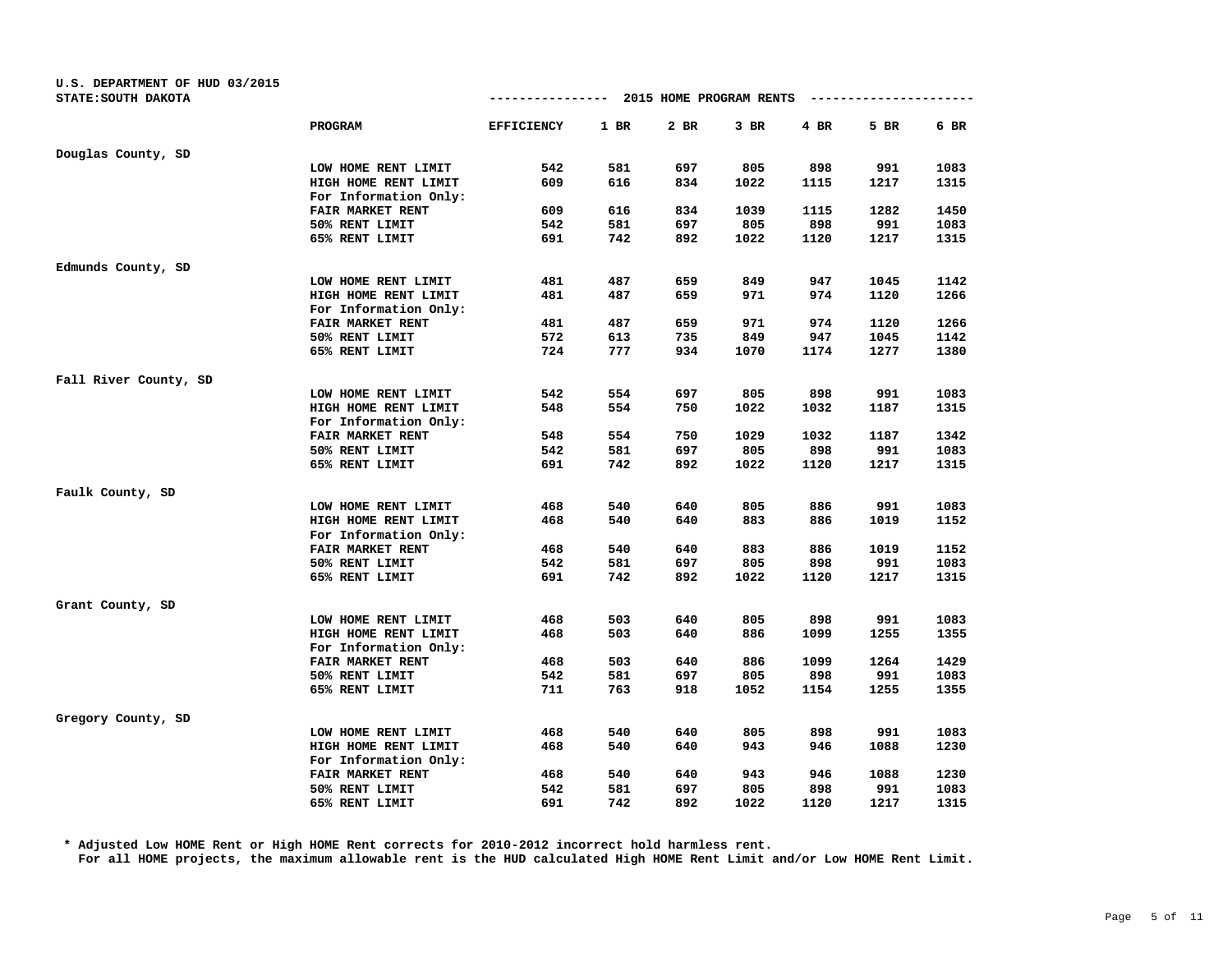| U.S. DEPARTMENT OF HUD 03/2015 |                       |                   |      |                         |        |      |                       |      |
|--------------------------------|-----------------------|-------------------|------|-------------------------|--------|------|-----------------------|------|
| STATE: SOUTH DAKOTA            |                       | ---------------   |      | 2015 HOME PROGRAM RENTS |        |      | --------------------- |      |
|                                | PROGRAM               | <b>EFFICIENCY</b> | 1 BR | 2 BR                    | $3$ BR | 4 BR | 5 BR                  | 6 BR |
| Haakon County, SD              |                       |                   |      |                         |        |      |                       |      |
|                                | LOW HOME RENT LIMIT   | 508               | 515  | 695                     | 897    | 1001 | 1104                  | 1207 |
|                                | HIGH HOME RENT LIMIT  | 508               | 515  | 695                     | 1024   | 1028 | 1182                  | 1336 |
|                                | For Information Only: |                   |      |                         |        |      |                       |      |
|                                | FAIR MARKET RENT      | 508               | 515  | 695                     | 1024   | 1028 | 1182                  | 1336 |
|                                | 50% RENT LIMIT        | 603               | 646  | 776                     | 897    | 1001 | 1104                  | 1207 |
|                                | 65% RENT LIMIT        | 765               | 821  | 988                     | 1132   | 1244 | 1354                  | 1464 |
| Hamlin County, SD              |                       |                   |      |                         |        |      |                       |      |
|                                | LOW HOME RENT LIMIT   | 509               | 512  | 642                     | 840    | 937  | 1034                  | 1130 |
|                                | HIGH HOME RENT LIMIT  | 509               | 512  | 642                     | 946    | 949  | 1091                  | 1234 |
|                                | For Information Only: |                   |      |                         |        |      |                       |      |
|                                | FAIR MARKET RENT      | 509               | 512  | 642                     | 946    | 949  | 1091                  | 1234 |
|                                | 50% RENT LIMIT        | 566               | 606  | 727                     | 840    | 937  | 1034                  | 1130 |
|                                | 65% RENT LIMIT        | 719               | 771  | 927                     | 1062   | 1165 | 1267                  | 1369 |
| Hand County, SD                |                       |                   |      |                         |        |      |                       |      |
|                                | LOW HOME RENT LIMIT   | 468               | 486  | 640                     | 805    | 898  | 991                   | 1083 |
|                                | HIGH HOME RENT LIMIT  | 468               | 486  | 640                     | 933    | 936  | 1076                  | 1217 |
|                                | For Information Only: |                   |      |                         |        |      |                       |      |
|                                | FAIR MARKET RENT      | 468               | 486  | 640                     | 933    | 936  | 1076                  | 1217 |
|                                | 50% RENT LIMIT        | 542               | 581  | 697                     | 805    | 898  | 991                   | 1083 |
|                                | 65% RENT LIMIT        | 691               | 742  | 892                     | 1022   | 1120 | 1217                  | 1315 |
| Hanson County, SD              |                       |                   |      |                         |        |      |                       |      |
|                                | LOW HOME RENT LIMIT   | 480               | 486  | 657                     | 812    | 878  | 1000                  | 1093 |
|                                | HIGH HOME RENT LIMIT  | 480               | 486  | 657                     | 818    | 878  | 1010                  | 1141 |
|                                | For Information Only: |                   |      |                         |        |      |                       |      |
|                                | FAIR MARKET RENT      | 480               | 486  | 657                     | 818    | 878  | 1010                  | 1141 |
|                                | 50% RENT LIMIT        | 547               | 586  | 703                     | 812    | 906  | 1000                  | 1093 |
|                                | 65% RENT LIMIT        | 691               | 742  | 892                     | 1022   | 1120 | 1217                  | 1315 |
| Harding County, SD             |                       |                   |      |                         |        |      |                       |      |
|                                | LOW HOME RENT LIMIT   | 468               | 474  | 640                     | 805    | 886  | 991                   | 1083 |
|                                | HIGH HOME RENT LIMIT  | 468               | 474  | 640                     | 883    | 886  | 1019                  | 1152 |
|                                | For Information Only: |                   |      |                         |        |      |                       |      |
|                                | FAIR MARKET RENT      | 468               | 474  | 640                     | 883    | 886  | 1019                  | 1152 |
|                                | 50% RENT LIMIT        | 542               | 581  | 697                     | 805    | 898  | 991                   | 1083 |
|                                | 65% RENT LIMIT        | 698               | 749  | 901                     | 1032   | 1133 | 1231                  | 1329 |
| Hughes County, SD              |                       |                   |      |                         |        |      |                       |      |
|                                | LOW HOME RENT LIMIT   | 489               | 494  | 669                     | 986    | 1183 | 1306                  | 1428 |
|                                | HIGH HOME RENT LIMIT  | 489               | 494  | 669                     | 986    | 1185 | 1363                  | 1541 |
|                                | For Information Only: |                   |      |                         |        |      |                       |      |
|                                | FAIR MARKET RENT      | 489               | 494  | 669                     | 986    | 1185 | 1363                  | 1541 |
|                                | 50% RENT LIMIT        | 715               | 765  | 918                     | 1061   | 1183 | 1306                  | 1428 |
|                                | 65% RENT LIMIT        | 925               | 993  | 1193                    | 1370   | 1509 | 1647                  | 1784 |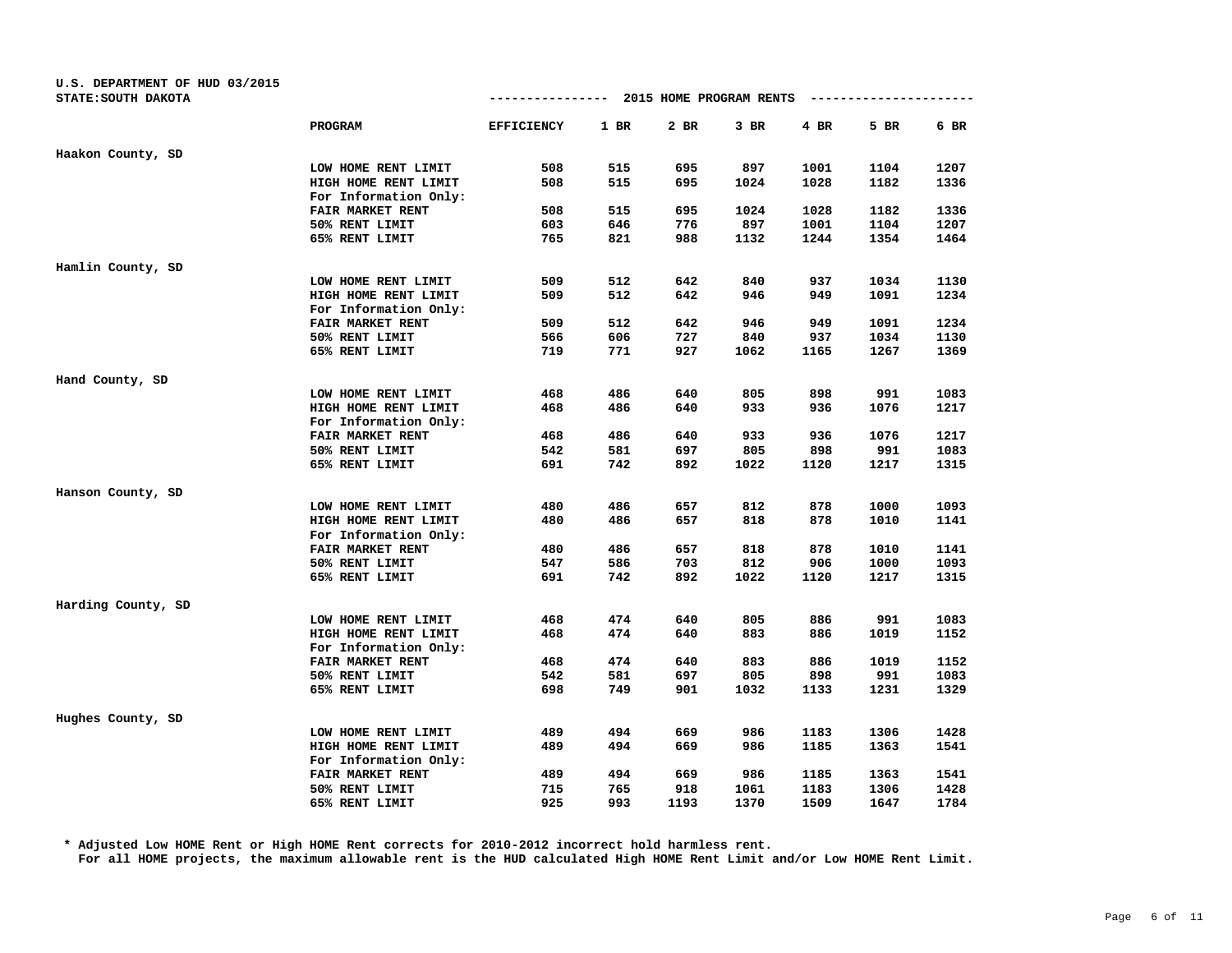| U.S. DEPARTMENT OF HUD 03/2015<br>STATE: SOUTH DAKOTA |                                               | -------------     |        | 2015 HOME PROGRAM RENTS |        |      |      |      |
|-------------------------------------------------------|-----------------------------------------------|-------------------|--------|-------------------------|--------|------|------|------|
|                                                       | <b>PROGRAM</b>                                | <b>EFFICIENCY</b> | $1$ BR | 2 BR                    | $3$ BR | 4 BR | 5 BR | 6 BR |
| Hutchinson County, SD                                 |                                               |                   |        |                         |        |      |      |      |
|                                                       | LOW HOME RENT LIMIT                           | 468               | 534    | 640                     | 819    | 913  | 1008 | 1102 |
|                                                       | HIGH HOME RENT LIMIT                          | 468               | 534    | 640                     | 855    | 1134 | 1247 | 1347 |
|                                                       | For Information Only:                         |                   |        |                         |        |      |      |      |
|                                                       | FAIR MARKET RENT                              | 468               | 534    | 640                     | 855    | 1134 | 1304 | 1474 |
|                                                       | 50% RENT LIMIT                                | 551               | 590    | 708                     | 819    | 913  | 1008 | 1102 |
|                                                       | 65% RENT LIMIT                                | 706               | 758    | 912                     | 1045   | 1146 | 1247 | 1347 |
| Hyde County, SD                                       |                                               |                   |        |                         |        |      |      |      |
|                                                       | LOW HOME RENT LIMIT                           | 468               | 474    | 640                     | 820    | 915  | 1010 | 1104 |
|                                                       | HIGH HOME RENT LIMIT                          | 468               | 474    | 640                     | 943    | 946  | 1088 | 1230 |
|                                                       | For Information Only:                         |                   |        |                         |        |      |      |      |
|                                                       | FAIR MARKET RENT                              | 468               | 474    | 640                     | 943    | 946  | 1088 | 1230 |
|                                                       | 50% RENT LIMIT                                | 552               | 591    | 710                     | 820    | 915  | 1010 | 1104 |
|                                                       | 65% RENT LIMIT                                | 699               | 750    | 902                     | 1034   | 1134 | 1232 | 1331 |
| Jackson County, SD                                    |                                               |                   |        |                         |        |      |      |      |
|                                                       | LOW HOME RENT LIMIT                           | 468               | 540    | 640                     | 805    | 898  | 991  | 1083 |
|                                                       | HIGH HOME RENT LIMIT                          | 468               | 540    | 640                     | 943    | 946  | 1088 | 1230 |
|                                                       | For Information Only:                         |                   |        |                         |        |      |      |      |
|                                                       | FAIR MARKET RENT                              | 468               | 540    | 640                     | 943    | 946  | 1088 | 1230 |
|                                                       | 50% RENT LIMIT                                | 542               | 581    | 697                     | 805    | 898  | 991  | 1083 |
|                                                       | 65% RENT LIMIT                                | 691               | 742    | 892                     | 1022   | 1120 | 1217 | 1315 |
| Jerauld County, SD                                    |                                               |                   |        |                         |        |      |      |      |
|                                                       | LOW HOME RENT LIMIT                           | 468               | 502    | 640                     | 805    | 898  | 991  | 1083 |
|                                                       | HIGH HOME RENT LIMIT<br>For Information Only: | 468               | 502    | 640                     | 943    | 946  | 1088 | 1230 |
|                                                       | FAIR MARKET RENT                              | 468               | 502    | 640                     | 943    | 946  | 1088 | 1230 |
|                                                       | 50% RENT LIMIT                                | 542               | 581    | 697                     | 805    | 898  | 991  | 1083 |
|                                                       | 65% RENT LIMIT                                | 691               | 742    | 892                     | 1022   | 1120 | 1217 | 1315 |
| Jones County, SD                                      |                                               |                   |        |                         |        |      |      |      |
|                                                       | LOW HOME RENT LIMIT                           | 468               | 474    | 640                     | 820    | 915  | 1010 | 1104 |
|                                                       | HIGH HOME RENT LIMIT                          | 468               | 474    | 640                     | 943    | 946  | 1088 | 1230 |
|                                                       | For Information Only:                         |                   |        |                         |        |      |      |      |
|                                                       | FAIR MARKET RENT                              | 468               | 474    | 640                     | 943    | 946  | 1088 | 1230 |
|                                                       | 50% RENT LIMIT                                | 552               | 591    | 710                     | 820    | 915  | 1010 | 1104 |
|                                                       | 65% RENT LIMIT                                | 740               | 794    | 956                     | 1095   | 1201 | 1307 | 1413 |
| Kingsbury County, SD                                  |                                               |                   |        |                         |        |      |      |      |
|                                                       | LOW HOME RENT LIMIT                           | 468               | 493    | 640                     | 836    | 932  | 1029 | 1125 |
|                                                       | HIGH HOME RENT LIMIT                          | 468               | 493    | 640                     | 943    | 1028 | 1182 | 1336 |
|                                                       | For Information Only:                         |                   |        |                         |        |      |      |      |
|                                                       | FAIR MARKET RENT                              | 468               | 493    | 640                     | 943    | 1028 | 1182 | 1336 |
|                                                       | 50% RENT LIMIT                                | 563               | 603    | 723                     | 836    | 932  | 1029 | 1125 |
|                                                       | 65% RENT LIMIT                                | 735               | 789    | 948                     | 1087   | 1193 | 1297 | 1403 |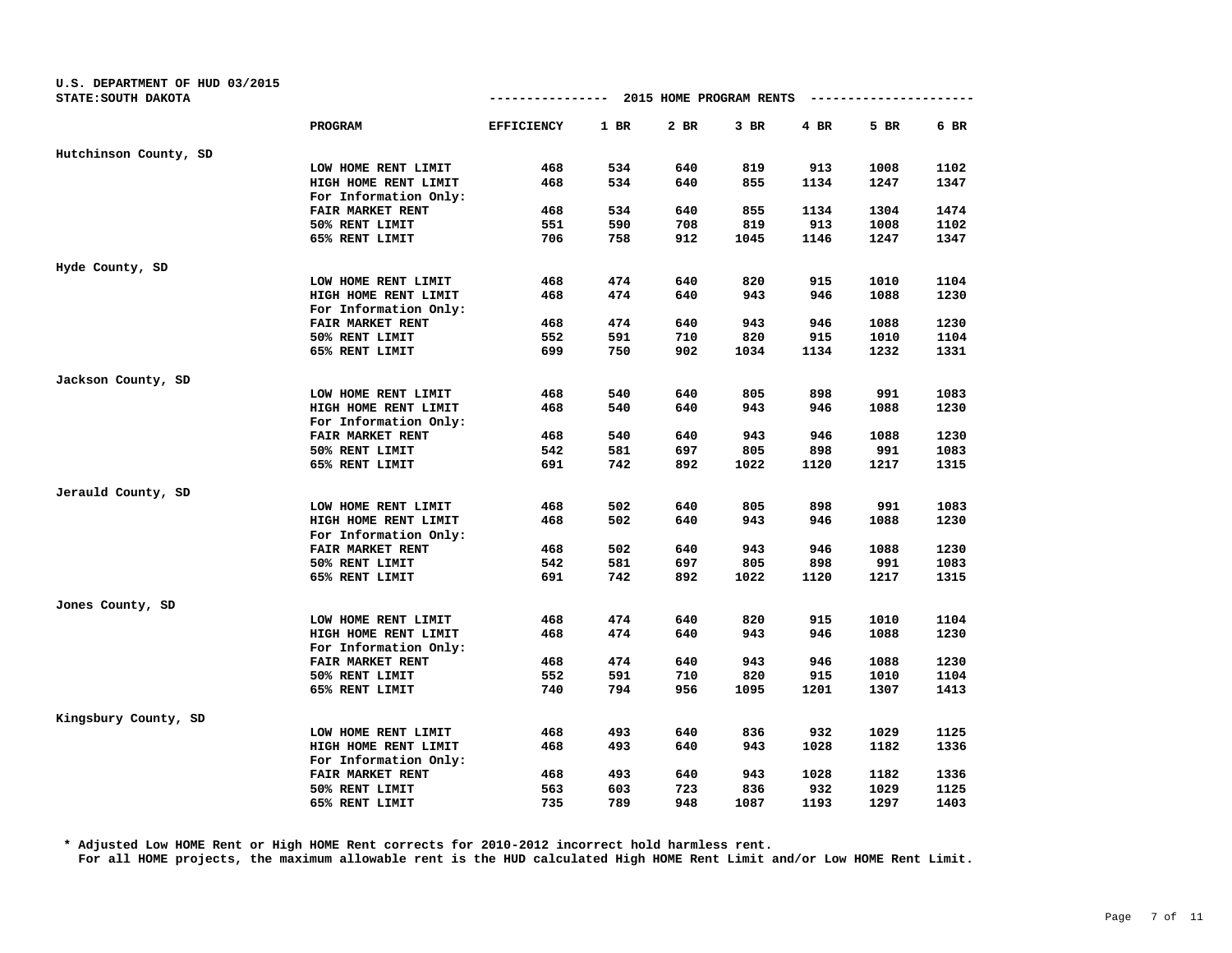| U.S. DEPARTMENT OF HUD 03/2015<br>STATE: SOUTH DAKOTA |                                               | ------------- 2015 HOME PROGRAM RENTS |        |      |        |      |      |      |
|-------------------------------------------------------|-----------------------------------------------|---------------------------------------|--------|------|--------|------|------|------|
|                                                       | PROGRAM                                       | <b>EFFICIENCY</b>                     | $1$ BR | 2 BR | $3$ BR | 4 BR | 5 BR | 6 BR |
| Lake County, SD                                       |                                               |                                       |        |      |        |      |      |      |
|                                                       | LOW HOME RENT LIMIT                           | 468                                   | 540    | 640  | 863    | 946  | 1063 | 1162 |
|                                                       | HIGH HOME RENT LIMIT                          | 468                                   | 540    | 640  | 943    | 946  | 1088 | 1230 |
|                                                       | For Information Only:                         |                                       |        |      |        |      |      |      |
|                                                       | FAIR MARKET RENT                              | 468                                   | 540    | 640  | 943    | 946  | 1088 | 1230 |
|                                                       | 50% RENT LIMIT                                | 581                                   | 623    | 747  | 863    | 963  | 1063 | 1162 |
|                                                       | 65% RENT LIMIT                                | 736                                   | 790    | 949  | 1089   | 1195 | 1300 | 1404 |
| Lawrence County, SD                                   |                                               |                                       |        |      |        |      |      |      |
|                                                       | LOW HOME RENT LIMIT                           | 456                                   | 531    | 669  | 867    | 957  | 1068 | 1167 |
|                                                       | HIGH HOME RENT LIMIT                          | 456                                   | 531    | 669  | 953    | 957  | 1101 | 1244 |
|                                                       | For Information Only:                         |                                       |        |      |        |      |      |      |
|                                                       | FAIR MARKET RENT                              | 456                                   | 531    | 669  | 953    | 957  | 1101 | 1244 |
|                                                       | 50% RENT LIMIT                                | 583                                   | 625    | 751  | 867    | 967  | 1068 | 1167 |
|                                                       | 65% RENT LIMIT                                | 776                                   | 833    | 1002 | 1149   | 1263 | 1375 | 1487 |
| Lyman County, SD                                      |                                               |                                       |        |      |        |      |      |      |
|                                                       | LOW HOME RENT LIMIT                           | 468                                   | 517    | 640  | 805    | 898  | 991  | 1083 |
|                                                       | HIGH HOME RENT LIMIT                          | 468                                   | 517    | 640  | 943    | 1120 | 1217 | 1315 |
|                                                       | For Information Only:                         |                                       |        |      |        |      |      |      |
|                                                       | FAIR MARKET RENT                              | 468                                   | 517    | 640  | 943    | 1134 | 1304 | 1474 |
|                                                       | 50% RENT LIMIT                                | 542                                   | 581    | 697  | 805    | 898  | 991  | 1083 |
|                                                       | 65% RENT LIMIT                                | 691                                   | 742    | 892  | 1022   | 1120 | 1217 | 1315 |
| McPherson County, SD                                  |                                               |                                       |        |      |        |      |      |      |
|                                                       | LOW HOME RENT LIMIT                           | 468                                   | 473    | 640  | 805    | 886  | 991  | 1083 |
|                                                       | HIGH HOME RENT LIMIT<br>For Information Only: | 468                                   | 473    | 640  | 883    | 886  | 1019 | 1152 |
|                                                       | FAIR MARKET RENT                              | 468                                   | 473    | 640  | 883    | 886  | 1019 | 1152 |
|                                                       | 50% RENT LIMIT                                | 542                                   | 581    | 697  | 805    | 898  | 991  | 1083 |
|                                                       | 65% RENT LIMIT                                | 691                                   | 742    | 892  | 1022   | 1120 | 1217 | 1315 |
| Marshall County, SD                                   |                                               |                                       |        |      |        |      |      |      |
|                                                       | LOW HOME RENT LIMIT                           | 476                                   | 481    | 651  | 812    | 906  | 1000 | 1093 |
|                                                       | HIGH HOME RENT LIMIT                          | 476                                   | 481    | 651  | 959    | 963  | 1107 | 1252 |
|                                                       | For Information Only:                         |                                       |        |      |        |      |      |      |
|                                                       | FAIR MARKET RENT                              | 476                                   | 481    | 651  | 959    | 963  | 1107 | 1252 |
|                                                       | 50% RENT LIMIT                                | 547                                   | 586    | 703  | 812    | 906  | 1000 | 1093 |
|                                                       | 65% RENT LIMIT                                | 691                                   | 742    | 892  | 1022   | 1120 | 1217 | 1315 |
| Mellette County, SD                                   |                                               |                                       |        |      |        |      |      |      |
|                                                       | LOW HOME RENT LIMIT                           | 468                                   | 474    | 640  | 805    | 898  | 991  | 1083 |
|                                                       | HIGH HOME RENT LIMIT                          | 468                                   | 474    | 640  | 943    | 946  | 1088 | 1230 |
|                                                       | For Information Only:                         |                                       |        |      |        |      |      |      |
|                                                       | FAIR MARKET RENT                              | 468                                   | 474    | 640  | 943    | 946  | 1088 | 1230 |
|                                                       | 50% RENT LIMIT                                | 542                                   | 581    | 697  | 805    | 898  | 991  | 1083 |
|                                                       | 65% RENT LIMIT                                | 691                                   | 742    | 892  | 1022   | 1120 | 1217 | 1315 |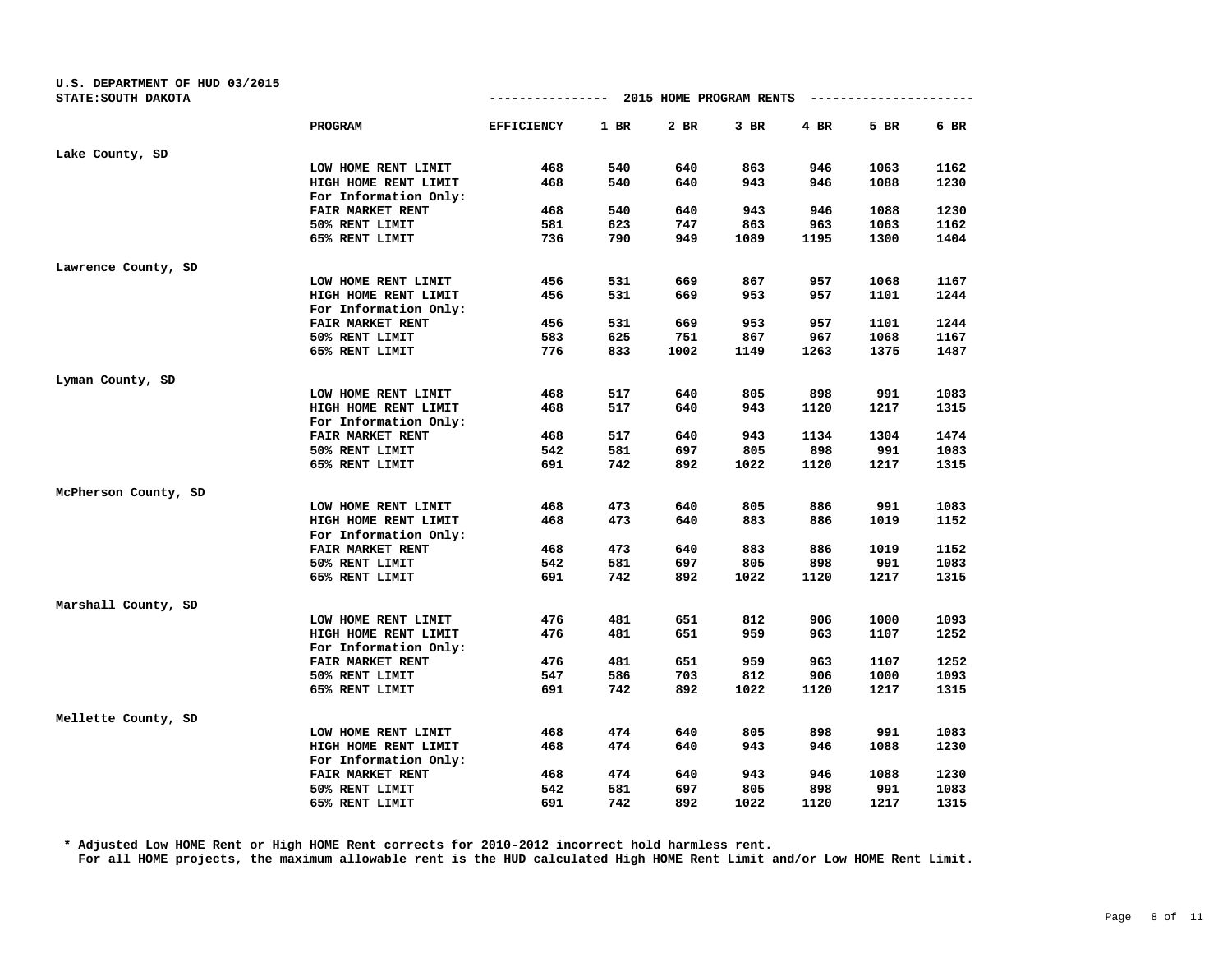| U.S. DEPARTMENT OF HUD 03/2015<br>STATE: SOUTH DAKOTA |                       | ------------- 2015 HOME PROGRAM RENTS |        |      |        |      |      |      |
|-------------------------------------------------------|-----------------------|---------------------------------------|--------|------|--------|------|------|------|
|                                                       | PROGRAM               | <b>EFFICIENCY</b>                     | $1$ BR | 2 BR | $3$ BR | 4 BR | 5 BR | 6 BR |
| Miner County, SD                                      |                       |                                       |        |      |        |      |      |      |
|                                                       | LOW HOME RENT LIMIT   | 468                                   | 540    | 640  | 812    | 886  | 1000 | 1093 |
|                                                       | HIGH HOME RENT LIMIT  | 468                                   | 540    | 640  | 883    | 886  | 1019 | 1152 |
|                                                       | For Information Only: |                                       |        |      |        |      |      |      |
|                                                       | FAIR MARKET RENT      | 468                                   | 540    | 640  | 883    | 886  | 1019 | 1152 |
|                                                       | 50% RENT LIMIT        | 547                                   | 586    | 703  | 812    | 906  | 1000 | 1093 |
|                                                       | 65% RENT LIMIT        | 691                                   | 742    | 892  | 1022   | 1120 | 1217 | 1315 |
| Moody County, SD                                      |                       |                                       |        |      |        |      |      |      |
|                                                       | LOW HOME RENT LIMIT   | 468                                   | 473    | 640  | 862    | 944  | 1061 | 1160 |
|                                                       | HIGH HOME RENT LIMIT  | 468                                   | 473    | 640  | 941    | 944  | 1086 | 1227 |
|                                                       | For Information Only: |                                       |        |      |        |      |      |      |
|                                                       | FAIR MARKET RENT      | 468                                   | 473    | 640  | 941    | 944  | 1086 | 1227 |
|                                                       | 50% RENT LIMIT        | 581                                   | 622    | 746  | 862    | 962  | 1061 | 1160 |
|                                                       | 65% RENT LIMIT        | 743                                   | 797    | 958  | 1099   | 1206 | 1312 | 1418 |
| Perkins County, SD                                    |                       |                                       |        |      |        |      |      |      |
|                                                       | LOW HOME RENT LIMIT   | 468                                   | 473    | 640  | 797    | 855  | 983  | 1083 |
|                                                       | HIGH HOME RENT LIMIT  | 468                                   | 473    | 640  | 797    | 855  | 983  | 1112 |
|                                                       | For Information Only: |                                       |        |      |        |      |      |      |
|                                                       | FAIR MARKET RENT      | 468                                   | 473    | 640  | 797    | 855  | 983  | 1112 |
|                                                       | 50% RENT LIMIT        | 542                                   | 581    | 697  | 805    | 898  | 991  | 1083 |
|                                                       | 65% RENT LIMIT        | 691                                   | 742    | 892  | 1022   | 1120 | 1217 | 1315 |
| Potter County, SD                                     |                       |                                       |        |      |        |      |      |      |
|                                                       | LOW HOME RENT LIMIT   | 468                                   | 540    | 640  | 797    | 855  | 983  | 1083 |
|                                                       | HIGH HOME RENT LIMIT  | 468                                   | 540    | 640  | 797    | 855  | 983  | 1112 |
|                                                       | For Information Only: |                                       |        |      |        |      |      |      |
|                                                       | FAIR MARKET RENT      | 468                                   | 540    | 640  | 797    | 855  | 983  | 1112 |
|                                                       | 50% RENT LIMIT        | 542                                   | 581    | 697  | 805    | 898  | 991  | 1083 |
|                                                       | 65% RENT LIMIT        | 691                                   | 742    | 892  | 1022   | 1120 | 1217 | 1315 |
| Roberts County, SD                                    |                       |                                       |        |      |        |      |      |      |
|                                                       | LOW HOME RENT LIMIT   | 468                                   | 536    | 640  | 805    | 897  | 991  | 1083 |
|                                                       | HIGH HOME RENT LIMIT  | 468                                   | 536    | 640  | 893    | 897  | 1032 | 1166 |
|                                                       | For Information Only: |                                       |        |      |        |      |      |      |
|                                                       | FAIR MARKET RENT      | 468                                   | 536    | 640  | 893    | 897  | 1032 | 1166 |
|                                                       | 50% RENT LIMIT        | 542                                   | 581    | 697  | 805    | 898  | 991  | 1083 |
|                                                       | 65% RENT LIMIT        | 691                                   | 742    | 892  | 1022   | 1120 | 1217 | 1315 |
| Sanborn County, SD                                    |                       |                                       |        |      |        |      |      |      |
|                                                       | LOW HOME RENT LIMIT   | 468                                   | 540    | 640  | 836    | 932  | 1029 | 1125 |
|                                                       | HIGH HOME RENT LIMIT  | 468                                   | 540    | 640  | 943    | 1031 | 1186 | 1340 |
|                                                       | For Information Only: |                                       |        |      |        |      |      |      |
|                                                       | FAIR MARKET RENT      | 468                                   | 540    | 640  | 943    | 1031 | 1186 | 1340 |
|                                                       | 50% RENT LIMIT        | 563                                   | 603    | 723  | 836    | 932  | 1029 | 1125 |
|                                                       | 65% RENT LIMIT        | 720                                   | 773    | 929  | 1065   | 1169 | 1271 | 1373 |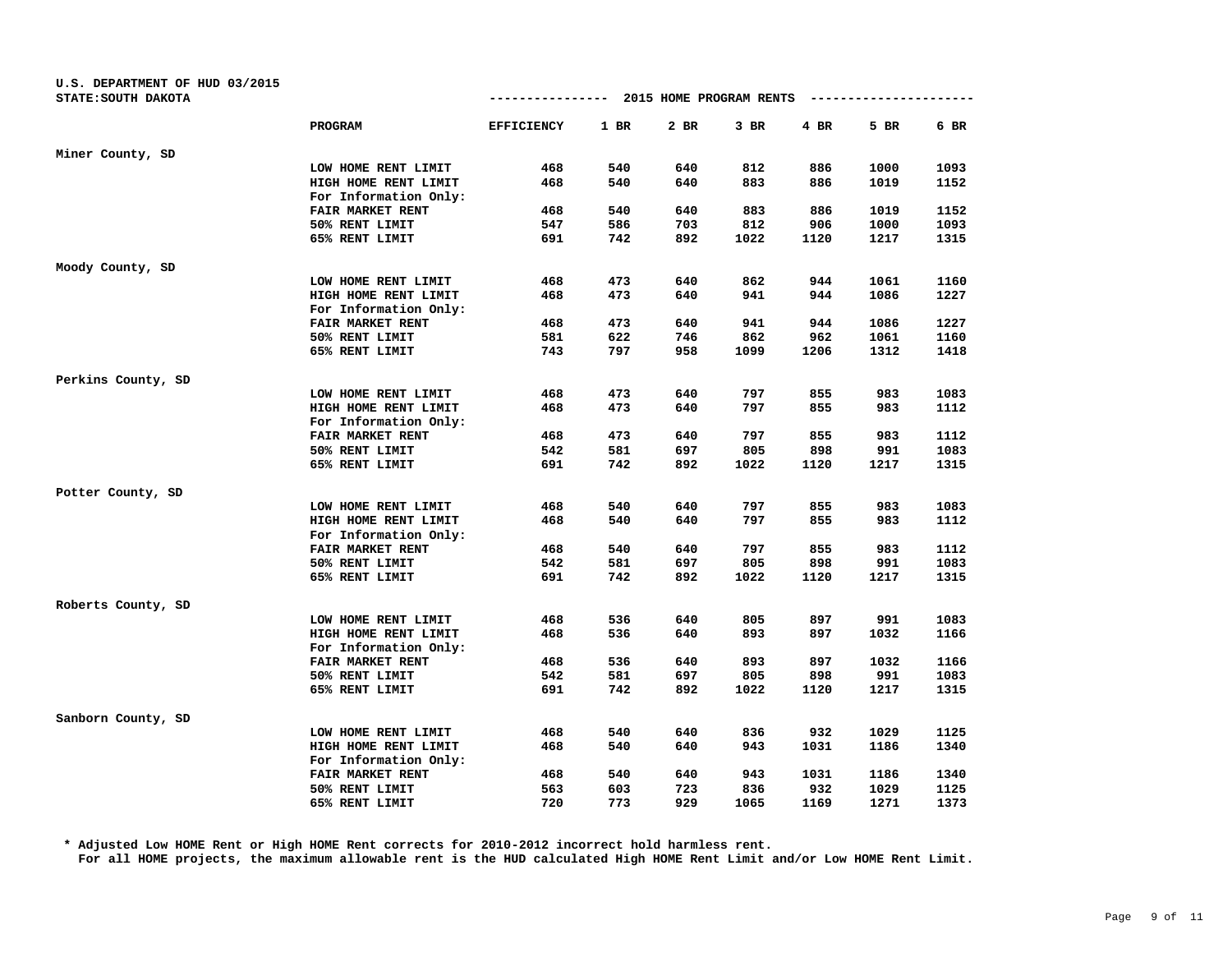| U.S. DEPARTMENT OF HUD 03/2015<br>STATE: SOUTH DAKOTA |                                               | -------------     |        | 2015 HOME PROGRAM RENTS |        |      |      |      |
|-------------------------------------------------------|-----------------------------------------------|-------------------|--------|-------------------------|--------|------|------|------|
|                                                       | <b>PROGRAM</b>                                | <b>EFFICIENCY</b> | $1$ BR | 2 BR                    | $3$ BR | 4 BR | 5 BR | 6 BR |
| Shannon County, SD                                    |                                               |                   |        |                         |        |      |      |      |
|                                                       | LOW HOME RENT LIMIT                           | 468               | 521    | 640                     | 805    | 880  | 991  | 1083 |
|                                                       | HIGH HOME RENT LIMIT                          | 468               | 521    | 640                     | 851    | 880  | 1012 | 1144 |
|                                                       | For Information Only:                         |                   |        |                         |        |      |      |      |
|                                                       | FAIR MARKET RENT                              | 468               | 521    | 640                     | 851    | 880  | 1012 | 1144 |
|                                                       | 50% RENT LIMIT                                | 542               | 581    | 697                     | 805    | 898  | 991  | 1083 |
|                                                       | 65% RENT LIMIT                                | 691               | 742    | 892                     | 1022   | 1120 | 1217 | 1315 |
| Spink County, SD                                      |                                               |                   |        |                         |        |      |      |      |
|                                                       | LOW HOME RENT LIMIT                           | 517               | 540    | 640                     | 848    | 946  | 1043 | 1141 |
|                                                       | HIGH HOME RENT LIMIT                          | 517               | 540    | 640                     | 943    | 946  | 1088 | 1230 |
|                                                       | For Information Only:                         |                   |        |                         |        |      |      |      |
|                                                       | FAIR MARKET RENT                              | 517               | 540    | 640                     | 943    | 946  | 1088 | 1230 |
|                                                       | 50% RENT LIMIT                                | 571               | 611    | 733                     | 848    | 946  | 1043 | 1141 |
|                                                       | 65% RENT LIMIT                                | 761               | 817    | 982                     | 1126   | 1236 | 1346 | 1455 |
| Stanley County, SD                                    |                                               |                   |        |                         |        |      |      |      |
|                                                       | LOW HOME RENT LIMIT                           | 522               | 529    | 715                     | 832    | 928  | 1024 | 1120 |
|                                                       | HIGH HOME RENT LIMIT                          | 522               | 529    | 715                     | 1048   | 1103 | 1250 | 1350 |
|                                                       | For Information Only:                         |                   |        |                         |        |      |      |      |
|                                                       | FAIR MARKET RENT                              | 522               | 529    | 715                     | 1054   | 1103 | 1268 | 1434 |
|                                                       | 50% RENT LIMIT                                | 560               | 600    | 720                     | 832    | 928  | 1024 | 1120 |
|                                                       | 65% RENT LIMIT                                | 709               | 761    | 914                     | 1048   | 1150 | 1250 | 1350 |
| Sully County, SD                                      |                                               |                   |        |                         |        |      |      |      |
|                                                       | LOW HOME RENT LIMIT                           | 468               | 474    | 640                     | 797    | 855  | 983  | 1112 |
|                                                       | HIGH HOME RENT LIMIT<br>For Information Only: | 468               | 474    | 640                     | 797    | 855  | 983  | 1112 |
|                                                       | FAIR MARKET RENT                              | 468               | 474    | 640                     | 797    | 855  | 983  | 1112 |
|                                                       | 50% RENT LIMIT                                | 598               | 641    | 768                     | 888    | 991  | 1093 | 1195 |
|                                                       | 65% RENT LIMIT                                | 758               | 813    | 978                     | 1121   | 1231 | 1340 | 1448 |
| Todd County, SD                                       |                                               |                   |        |                         |        |      |      |      |
|                                                       | LOW HOME RENT LIMIT                           | 468               | 474    | 640                     | 797    | 855  | 983  | 1083 |
|                                                       | HIGH HOME RENT LIMIT                          | 468               | 474    | 640                     | 797    | 855  | 983  | 1112 |
|                                                       | For Information Only:                         |                   |        |                         |        |      |      |      |
|                                                       | FAIR MARKET RENT                              | 468               | 474    | 640                     | 797    | 855  | 983  | 1112 |
|                                                       | 50% RENT LIMIT                                | 542               | 581    | 697                     | 805    | 898  | 991  | 1083 |
|                                                       | 65% RENT LIMIT                                | 691               | 742    | 892                     | 1022   | 1120 | 1217 | 1315 |
| Tripp County, SD                                      |                                               |                   |        |                         |        |      |      |      |
|                                                       | LOW HOME RENT LIMIT                           | 468               | 473    | 640                     | 805    | 870  | 991  | 1083 |
|                                                       | HIGH HOME RENT LIMIT                          | 468               | 473    | 640                     | 867    | 870  | 1001 | 1131 |
|                                                       | For Information Only:                         |                   |        |                         |        |      |      |      |
|                                                       | FAIR MARKET RENT                              | 468               | 473    | 640                     | 867    | 870  | 1001 | 1131 |
|                                                       | 50% RENT LIMIT                                | 542               | 581    | 697                     | 805    | 898  | 991  | 1083 |
|                                                       | 65% RENT LIMIT                                | 691               | 742    | 892                     | 1022   | 1120 | 1217 | 1315 |